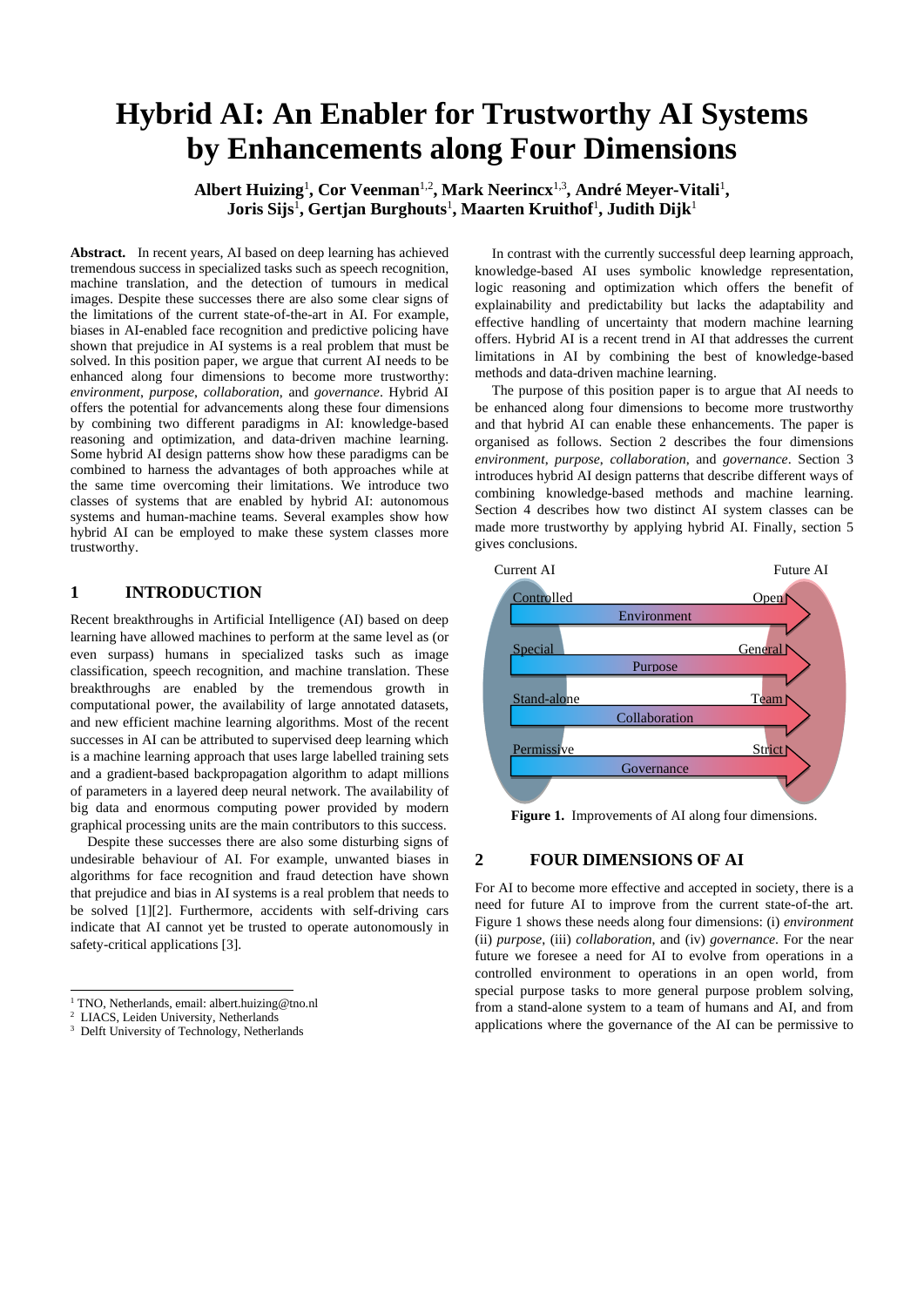applications where governance needs to be strict with respect to compliance with laws, ethical norms, and societal values. The AI challenges that emerge from these needs are discussed in more detail in the next sections.

# **2.1 Environment**

When AI was introduced in the second half of the  $20<sup>th</sup>$  century, it demonstrated considerable success in solving problems that were previously unattainable by computers. This first generation of AI used knowledge representations such as heuristics, rules and ontologies, and deductive reasoning to solve problems such as search and planning. However, it soon became clear that knowledge-based AI could only solve well-defined problems in carefully controlled environments where uncertainty is minimal and explicit knowledge instead of intuition mostly defines the solution to the problem.

Machine learning techniques such as support vector machines and deep neural networks use large labelled data sets to solve problems. Machine learning does not depend on explicit knowledge representations thereby reducing the need for scarce domain experts and broadening the range of environments in which it can operate. Uncertainty in the environment can also be handled better by machine learning than knowledge-based reasoning methods because it exploits the diversity and fluctuations in the training data to achieve statistically impressive results even when numerous potentially correlated parameters are involved. There are however still significant problems when using machine learning in open environments: e.g. environments with rare but important events, adverse conditions, and unforeseen situations. In these environments there is often few data or no data at all available for training. This scarcity of labelled training data is a big challenge for machine learning which restricts the applications in which AI can be deployed effectively and safely. For example, the danger of relying on machine learning in safety-critical applications such as an Advanced Driver Assist System (ADAS) is vividly illustrated by a recent experiment where a digit on a traffic sign was slightly modified [\[4\].](#page-5-3) The interpretation of the image of the traffic sign by the ADAS was 85 mph instead of 35 mph. Clearly, such an error could cause major problems and lethal accidents.

In summary, AI faces challenges in an open environment in the identification and characterization of unforeseen situations, a lack of training data and acting effectively and safely in unknown situations. Potential solutions for these challenges include compositional reasoning, simulation models to generate training data for rare events, and context awareness to preclude undesirable behaviour of AI-enabled systems [\[5\].](#page-5-4)

### **2.2 Purpose**

AI using deep neural networks can currently outperform humans on specialized tasks such as the detection of tumours in medical images after being extensively trained on large labelled image sets [\[6\].](#page-5-5) However, if the purpose of the task changes slightly, for example from localisation of a tumour to segmentation of a medical image, the loss function that encodes the purpose of the task and the neural network architecture must be redesigned, and the network must be retrained again. Approaches such as transfer learning can address this problem by reusing parts of a network that has been trained on large publicly available databases such as ImageNet. However, there are often significant differences between images used in different domains. For example, in medical images variations in local textures are used to detect tumours while in natural image datasets there is generally a global subject present [\[7\].](#page-5-6) Significant progress has been achieved with transfer learning using homogeneous data sets in decision support systems. Considerably more challenging are applications that involve heterogeneous data sources and planning and control of effectors such as in mobile robots [\[8\].](#page-5-7)

Instead of designing a specific loss function for each task and tuning task-specific parameters until the machine learning algorithm performs satisfactorily, it would be useful to have a more general-purpose approach in which the problem to be solved can be described at a higher abstraction level. The challenge for generalpurpose AI is to offer a user the flexibility to conduct a variety of tasks according to user preferences, ethics, and societal values, while avoiding a detailed specification by the user of how the AI should carry out these tasks [\[9\].](#page-5-8) To decide which course of action is best in the current situation, the AI needs a world model and domain knowledge to assess the impact of different actions [\[10\].](#page-5-9)

## **2.3 Collaboration**

Current AI mainly interacts in a pre-determined way with humans (and other systems) in their environment and acts like a smart stand-alone tool that is employed to solve specific problems. This predetermined interaction and fixed task allocation between humans and a smart AI tool helps to manage expectations and assure safety, but it also limits the effectiveness of combined human intelligence and artificial intelligence in complex and dynamic environments. Effective collaboration between humans and AI demands mutual understanding of each other's abilities and shortcomings. Currently, a proper level of mutual understanding and anticipation is lacking. Consequently, there is a need for AI that learns (1) to understand and interpret human abilities [\[11\],](#page-5-10) and (2) to self-improving forms of collaboration [\[12\].](#page-5-11)

Another aspect that limits the use of machine learning in collaborative systems is the black box nature of deep neural networks. Even for machine learning experts it is hard to understand how a deep neural network arrives at its conclusions. An explanation to an expert or user of how and why the AI arrived at certain conclusions is a challenge that has been widely recognized [\[13\].](#page-5-12) Such an explanation capability is supported by symbolic communication in terms of domain knowledge that humans understand [\[14\].](#page-5-13)

# **2.4 Governance**

Machine learning software behaves differently from conventional software in the sense that decisions are based on training data and not on rules and control flows engineered by humans. This has the advantage that less effort is needed to develop the software. Furthermore, novel solutions may be found to problems that have eluded scientists and software engineers. However, the disadvantage is that there is less (or no) awareness of unwanted biases in the data set. For some applications such as machine translation and recommender systems, the impact of biases is limited, and governance is permissive because humans can correct or compensate for mistakes. However, in many AI applications a stricter governance is needed because the tolerance for errors and biased decisions is low. A well-known example of biased decision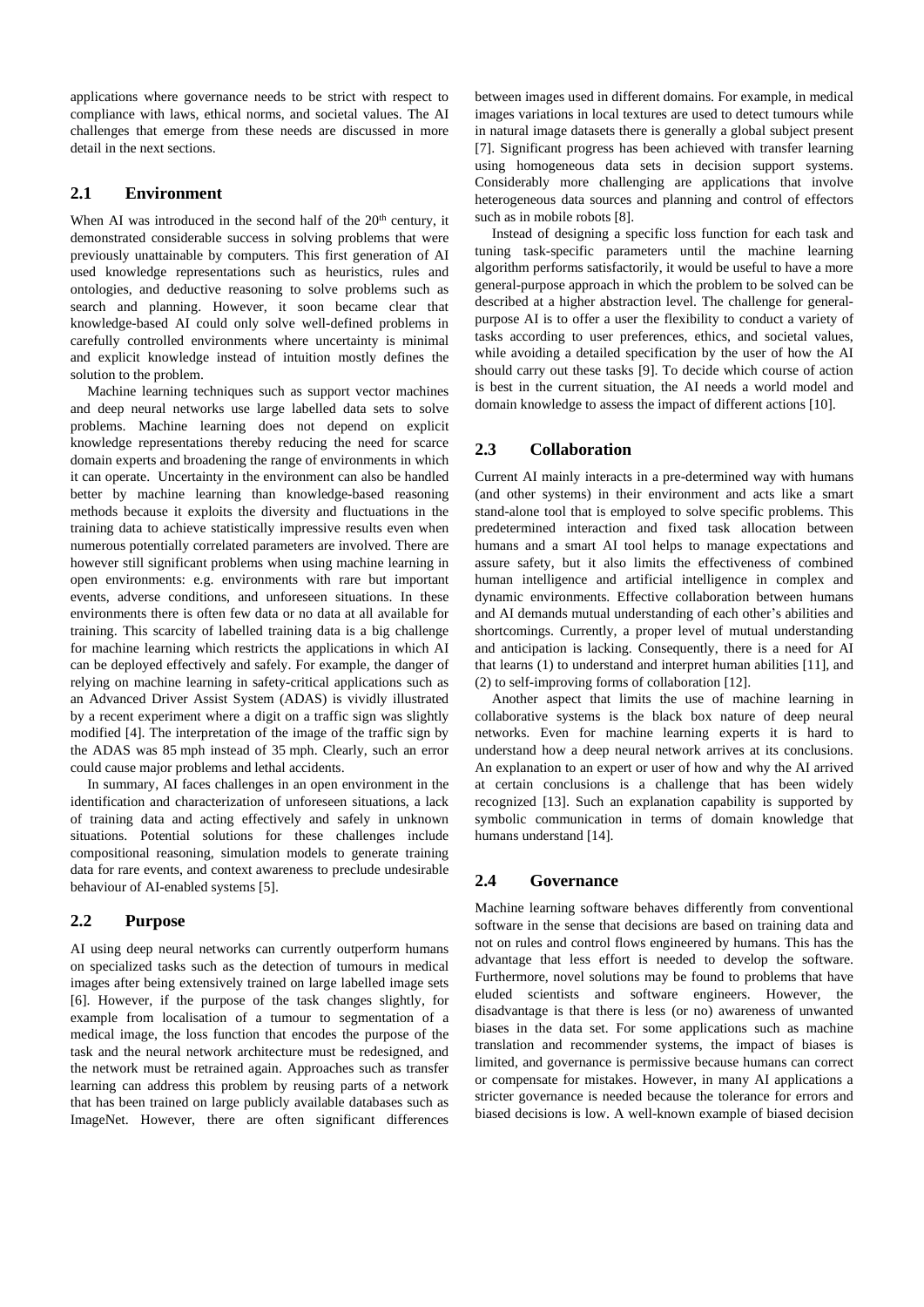making is AI-based photo-categorization software that labels images of people with a dark skin as gorillas [\[16\].](#page-5-14)

Fairness, i.e. decisions that are free of unwanted biases, is one of the pillars of the responsible use of AI. Fairness is sometimes in conflict with the accuracy of decisions that is also desired for a responsible use of AI. Most deep learning algorithms can achieve a high accuracy only by having access to large data sets. Individuals and organisations sometimes contribute willingly to large data sets to reap the benefits of useful machine learning applications. In case of sensitive data, however, most individuals and organisations are reluctant to disclose these data. This implies that they also do not benefit from the use of AI. A possible solution for this dilemma is multiparty computation that enable machine learning methods to learn from confidential data without disclosure of the data [\[17\].](#page-5-15) The final element of responsible use of AI addressed in this paper is that decision making also needs to be transparent. A lack of transparency leads to distrust and potentially to rejection of AI in society. However, transparency can also be at odds with the confidential treatment of data on which decisions are based. Fairness, Accuracy, Confidentiality and Transparency (FACT) are four objectives for the responsible use of AI that need to be addressed [\[14\].](#page-5-13) The challenge for AI is to conduct a trade-off between these conflicting objectives that depends on the context.

# **3 HYBRID AI DESIGN PATTERNS**

The limitations of current data-driven machine learning methods have been identified by leading AI researchers and a combination with knowledge-based reasoning and optimization has been proposed as a potential solution to these limitations [\[18\]](#page-5-16)[\[19\]](#page-5-17)  $[20][21][22]$  $[20][21][22]$  $[20][21][22]$ . There are, however, many ways to combine these approaches. We have adopted the boxology proposed by van Harmelen and ten Teije to categorise different hybrid AI methods [\[23\].](#page-5-21) The hybrid AI boxology use design patterns with two different elements: ovals for algorithms and boxes for their input and output. The oval algorithms represent knowledge-based methods (KR) or data-driven machine learning methods (ML). The input and output represented by rectangles concern knowledge or data. Some examples of hybrid AI design patterns that enable responsible human-machine teaming and safe autonomous systems are presented in this section. A more detailed discussion on hybrid AI use cases is provided in section 4.



**Figure 2.** Hybrid AI design pattern using knowledge as a prior for machine learning.

Figure 2 illustrates a first example of a hybrid AI design pattern in which knowledge is used as prior information for machine learning. An example of a method that uses this pattern is a Logic Tensor Network which integrates fuzzy logic with a neural network to allow efficient learning from noisy data in the presence of logical constraints [\[24\].](#page-5-22) Sections 4.1.2 and 4.2.1 discuss the potential of this design pattern for novelty detection and bias mitigation.



**Figure 3.** Hybrid AI design pattern using a knowledge-based model to generate training data for a machine learning method.

Figure 3 shows a hybrid AI design pattern where a knowledgebased simulation model is used to generate training data for a machine learning method. This method is useful in applications such as defence and security where representative and balanced training data sets are expensive or difficult to acquire [\[25\].](#page-5-23)

A third example of a hybrid AI design pattern is shown in Figure 4 where a knowledge-based model is used to predict data that is measured by a system and the prediction errors are used to update the model. This pattern is useful for anomaly detection and competence assessment by autonomous systems, see section 4.1.1.



**Figure 4.** Hybrid AI design pattern using a model to predict measured data and prediction errors are used to update the model.

# **4 AI SYSTEM CLASSES**

To illustrate the potential of hybrid AI for trustworthy intelligent systems, we propose to differentiate two AI system classes: autonomous systems and human-machine teams. Autonomous systems are being employed to replace humans in hazardous environments, in applications where reaction time is critical, or in jobs where skilled human workers are scarce. The challenge of AI for autonomous systems is to conduct tasks effectively and safely in an open environment without direct human intervention for an extended period of time. This primarily requires AI to be improved along the first two dimensions in Figure 1, i.e. *environment* and *purpose*. The second system class concerns a human-machine team which exploits the complementary capabilities of humans and AI to become more effective at conducting tasks while at the same time assuring compliance with laws, ethics, and societal values. To achieve this, AI needs to collaborate with other team members (humans and machines) and this requires enhancements along the final two dimensions in Figure 1, i.e. *collaboration* and *governance*. The difference in focus for AI in these two system classes is also illustrated by Figure 5 and Figure 8 with AI for autonomous systems focusing on the interaction loop with the environment and AI for human-machine teams concentrating on the collaboration loops within the team.

#### **4.1 Autonomous system**

Figure 5 illustrates an autonomous system that employs a combination of reasoning and optimization, a knowledge base, machine learning, and a data base to support the Observe, Orient,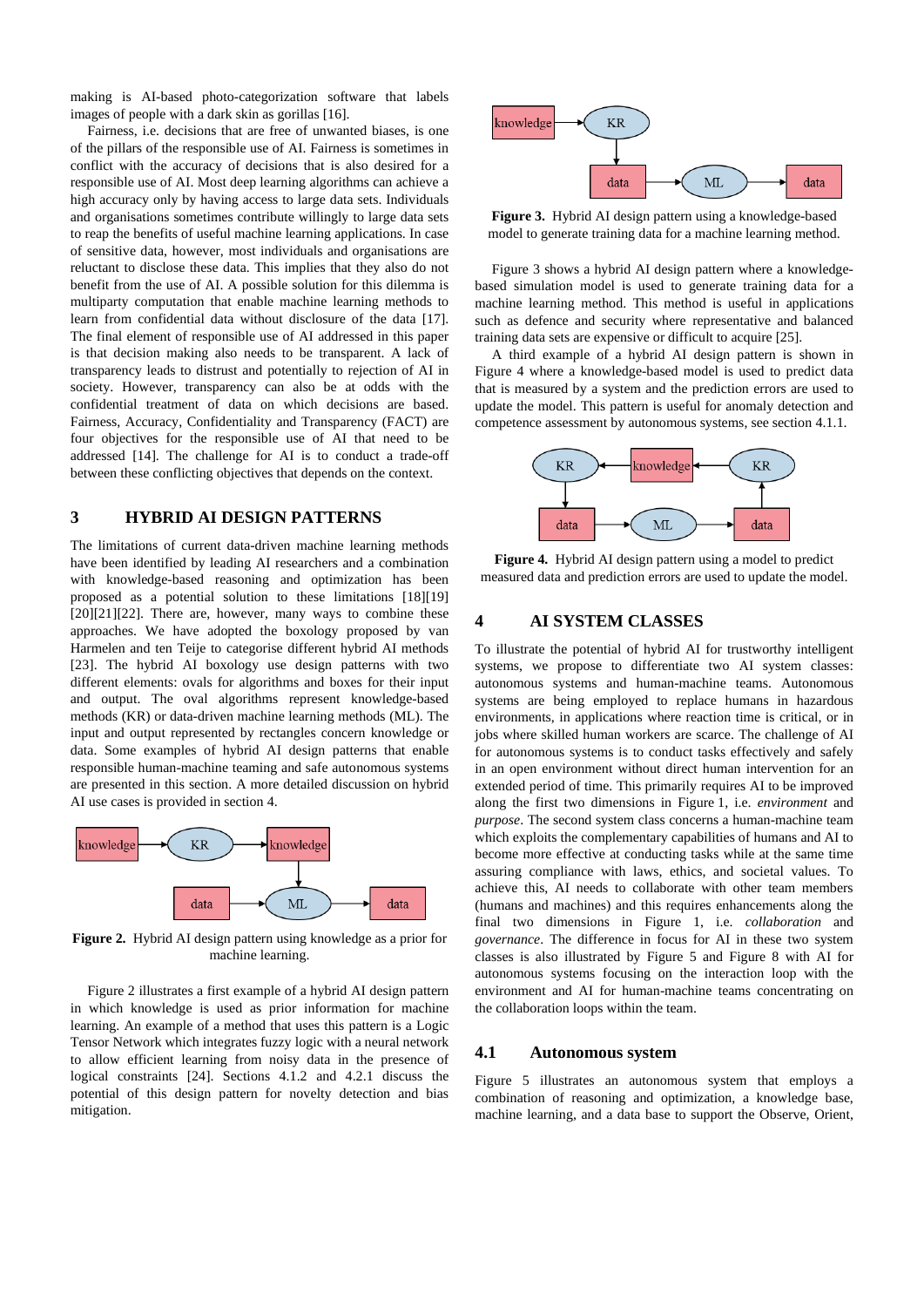Decide, (OODA) loop that is needed to operate in an open world [\[26\].](#page-5-24) Deductive reasoning and domain knowledge in the form of a world model enables the autonomous system to interpret the objective of the task that is specified by the user at a high abstraction level. Knowledge of the external world and the functional capabilities of the autonomous system is valuable for planning an effective course of action and adaptation of the system configuration in a complex dynamic environment. This use case of hybrid AI is elaborated in section 4.1.1. Furthermore, compositional reasoning helps to characterize unforeseen situations in terms of symbols that a human operator understands [\[5\].](#page-5-4) In addition, domain knowledge helps to partly solve the lack of training data that is characteristic for an open world. For example, hierarchical novelty detection using a taxonomy of objects could be used to alleviate the problem of characterizing novel objects. This approach, which uses the hybrid AI design pattern shown in Figure 3, is discussed in more detail in section 4.1.2. Another application of this hybrid AI pattern is to restrict the output of machine learning algorithms to labels that are valid in the current context. For example, misinterpretation of traffic signs could be avoided by restricting the output to official traffic signs.



**Figure 5.** General purpose autonomous system operating in an open environment enabled by hybrid AI.

#### *4.1.1 Competence assessment*

AI applied in an autonomous system must be able to conduct a variety of tasks in an environment that may differ significantly from the environment for which it was originally designed or trained. In these situations, current AI methods are often unreliable and make mistakes while the confidence level as estimated by the AI itself is high. This happens not only for adversarial examples that have been crafted to deliberately mislead the AI, but also for naturally occurring situations [\[27\].](#page-5-25) To be able to operate safely in complex dynamic environments and gain the trust of users, AI must be able to reliably assess its own competencies with or without assistance of a human operato[r \[28\].](#page-5-26)

Here we propose a hybrid AI method that uses an ontology as a knowledge representation of its internal processes and configuration to assess its competencies in the current environment. Figure 6 shows the basic, domain independent modelling element of the ontology that describes not only processes in any system or environment but also the relation between a process, its inputs and its outputs. Each process has a specific performance and a health state. The performance indicates how well the process is carrying out the current task in the current situation. This is based on the quality of the input data and how well the input data distribution matches the expected data distribution. For processes that contain learning elements, the world model is updated and keeps track of the conditions in which the world model is valid according to the hybrid AI pattern in figure 4. The health state indicates how 'healthy' a component is; i.e. if the process is functioning perfectly the health state will be 1, if it is malfunctioning the health state will be 0. The specification of the inputs and outputs rely on the process. A model of the competence of an entire AI-based system configuration that contains multiple processes is composed from a hierarchy of the basic modelling elements. The overall competence assessment for the entire system configuration is based on an aggregation of the performance of the individual processes.



Figure 6. Main modelling element of a competence assessment ontology. Purple squares are entities, blue ovals are attributes and green diamonds are relations.

# *4.1.2 Hierarchical novelty detection*

In an open world, novel objects will be encountered by an autonomous system that have not been or rarely seen before. Current machine learning techniques for object classification that learn from lots of examples do not perform well in this case [\[29\].](#page-5-27) One way to address this problem is to use the fact that novel objects almost invariably share some characteristics with objects that have been seen before. These common characteristics can be exploited by a hierarchical novelty detection method that uses a task-specific taxonomy of object classes to avoid errors that can lead to undesirable consequences [\[30\].](#page-5-28) In an object class taxonomy, each known object class is a superclass of its children classes and subclass of its parent class. The leaves in a taxonomy represent the most specific object classes while the root represents the most generic object class. The use of an object class taxonomy as prior knowledge in a machine learning algorithm is an example of the hybrid AI design pattern shown in Figure 2.

To achieve hierarchical novelty detection, a machine learning algorithm is first trained in a supervised way by presenting it with a data set of known objects and the associated hierarchy of labels in the taxonomy from leaf to root. After being trained, the algorithm assigns the most specific object class for known objects while for novel objects the nearest superclass is assigned. To illustrate the potential benefits of this approach for dilemmas that might be faced by autonomous vehicles, Figure 7 shows an example of an object class taxonomy. At the highest level in the taxonomy below the root there are four object super classes (vehicle, pedestrian,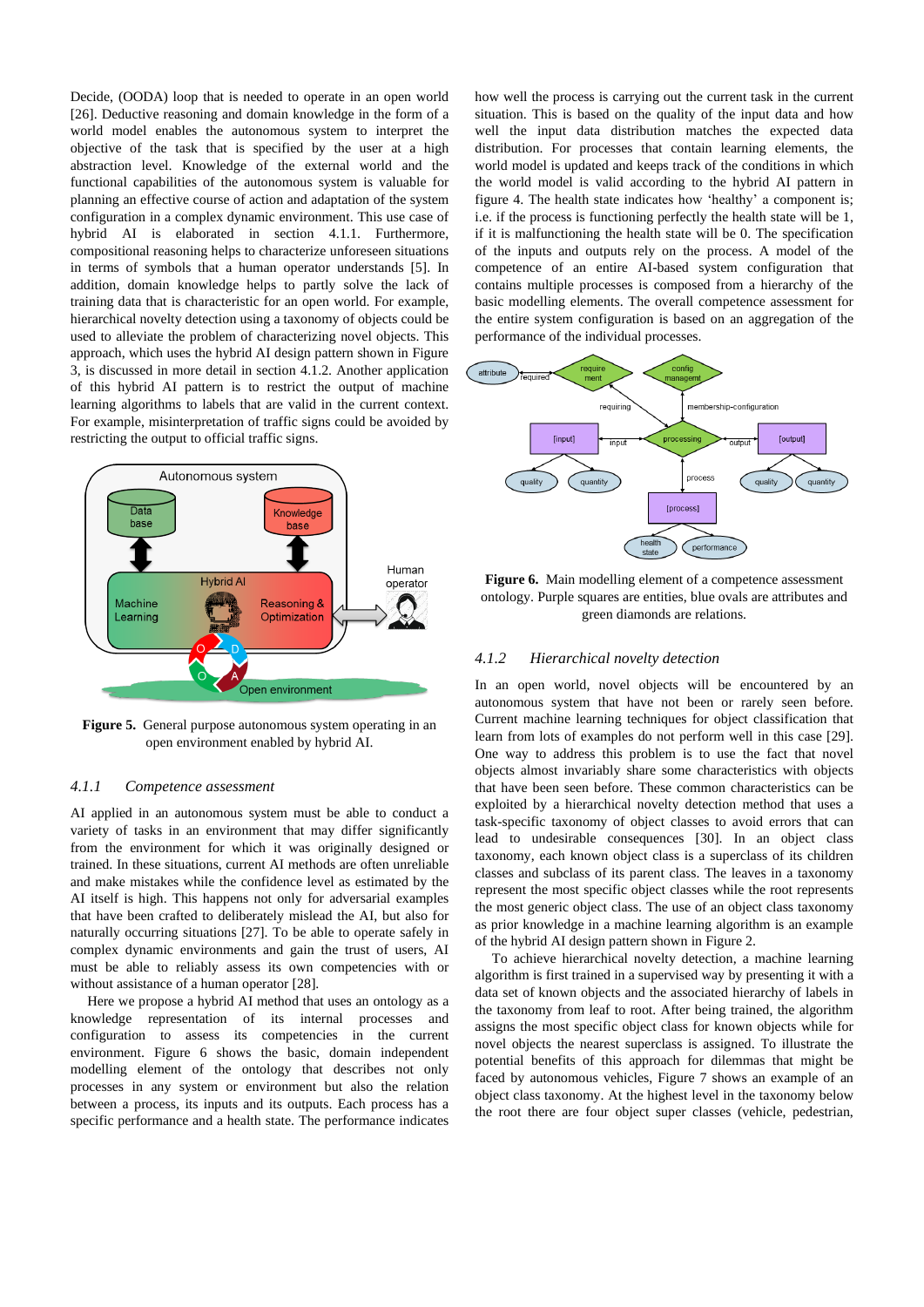animal, and small obstacle). Objects that are detected by the vehicle and assigned to different super classes may lead to very different decisions and actions by the autonomous vehicle. For example, the detection of a plastic bag in front of the car would normally not cause the autonomous vehicle to brake, while the detection of a pedestrian or animal should lead to an emergency stop. A novel object such as a tree branch should be assigned to the small obstacle superclass and lead to similar behaviour as for a plastic bag. On the other hand, a novel object such as a cat should not be assigned to the superclass small object but to the superclass animal leading to an emergency stop if no evasive manoeuvre is possible [\[31\].](#page-5-29)



**Figure 7.** Example of an object class taxonomy for an autonomous vehicle. Known object classes are indicated as boxes with solid blue shading and unknown classes as white shaded boxes.

# **4.2 Human-machine team**

In human-machine teams, AI and human team members need to interact on a regular basis to exploit the complementary skills and capabilities of human and artificial intelligence in the execution of a task. A prerequisite for effective and responsible team operations is that the team members have a shared view of the objectives that should be achieved and the capabilities and limitations of the team members. In addition, the team members should be able to use each other's data and knowledge to learn from each other [\[32\].](#page-5-30) This shared view and team learning ability is enabled by the exchange of knowledge and data between the team members, see Figure 8.



**Figure 8.** Human-machine team enabled by hybrid AI.

Domain knowledge represented by heuristics and physical, biological or behavioural models can express how entities in the world relate to each other and can predict how the environment changes because of certain events and actions. A reasoning process serves to transfer domain knowledge, which is a compressed form of data and experience collected during many years of experience, from one task to another. That is, knowledge offers a level of abstraction above the concrete and granular details of a sensory experience or observation, an abstraction that allows humans to transfer what they learned in one place to a problem that they may encounter somewhere else.

Another important aspect is that although there is a benefit in cooperation by pooling skills and resources, laws and intellectual property concerns may preclude sharing data that could be used to conduct the task. For example, privacy laws impose restrictions on insurance companies and hospitals to share patient data while the combined data could be used to more effectively treat patients [\[33\].](#page-5-31) This requires a reasoning and optimisation process supervised by humans that balances the need for data and knowledge sharing and the need to know.

# *4.2.1 Hierarchical bias mitigation*

The goal of fair decision making in a human-machine team is to avoid unlawful biases and decisions in sensitive societal applications [\[34\].](#page-5-32) For instance, a fair decision support system using AI should not suggest lower wages to women or should not favour specific ethnic groups in suggesting loans and insurance policy schemes. One of the main challenges for fair decision support is that if a historical data set contains biases and a machine learning algorithm is trained to make accurate predictions on such data, then the decisions made by humans based on these predictions will be biased as well. An example of biased decision making is the System for Risk Indication (SyRI) employed by the Dutch Ministry of Social Affairs to predict the likelihood of an individual committing benefits or tax fraud [\[2\].](#page-5-1) In February 2020, the Dutch high court ruled against the use of this system because it violates human rights. While details of SyRI have not been disclosed by the Dutch government, it has become apparent that SyRI was used to detect fraud only in disadvantaged neighbourhoods. This way of working reinforces existing biases because fraud is only detected in poor neighbourhoods.

One of the simplest methods to avoid unwanted biases is to remove protected or sensitive attributes from the input data. However, when applying machine learning to these data, biases may be introduced through proxies of the protected attribute(s). For example, the postal code could be used as a proxy of ethnicity by a machine learning algorithm.

In this section, we introduce the concept of a hierarchical bias mitigation algorithm to reduce bias from a historical dataset by generating a transformed dataset that is still readable by humans. The algorithm uses a knowledge representation in the form of a taxonomy of the protected or sensitive attribute in which higher abstraction levels of the attribute reduce the probability of biases with respect to lower abstraction levels. with geographical location, then we may find a bias with data points from Rotterdam West and Rotterdam North. The hierarchical bias mitigation algorithm would then set the geographical attributes of these data points to Rotterdam. On the other hand, if the bias involves Rotterdam and Amsterdam, we can set the geographical property to The Netherlands, see Figure 9.

To be able to reduce the bias in the dataset, a machine learning algorithm is trained to minimize a loss function that comprises three parts. The first part is an inverted loss on the protected attribute such as ethnicity. The better the algorithm can predict this attribute from the unbiased dataset the higher the loss. The second part of the loss function is the prediction loss that measures how